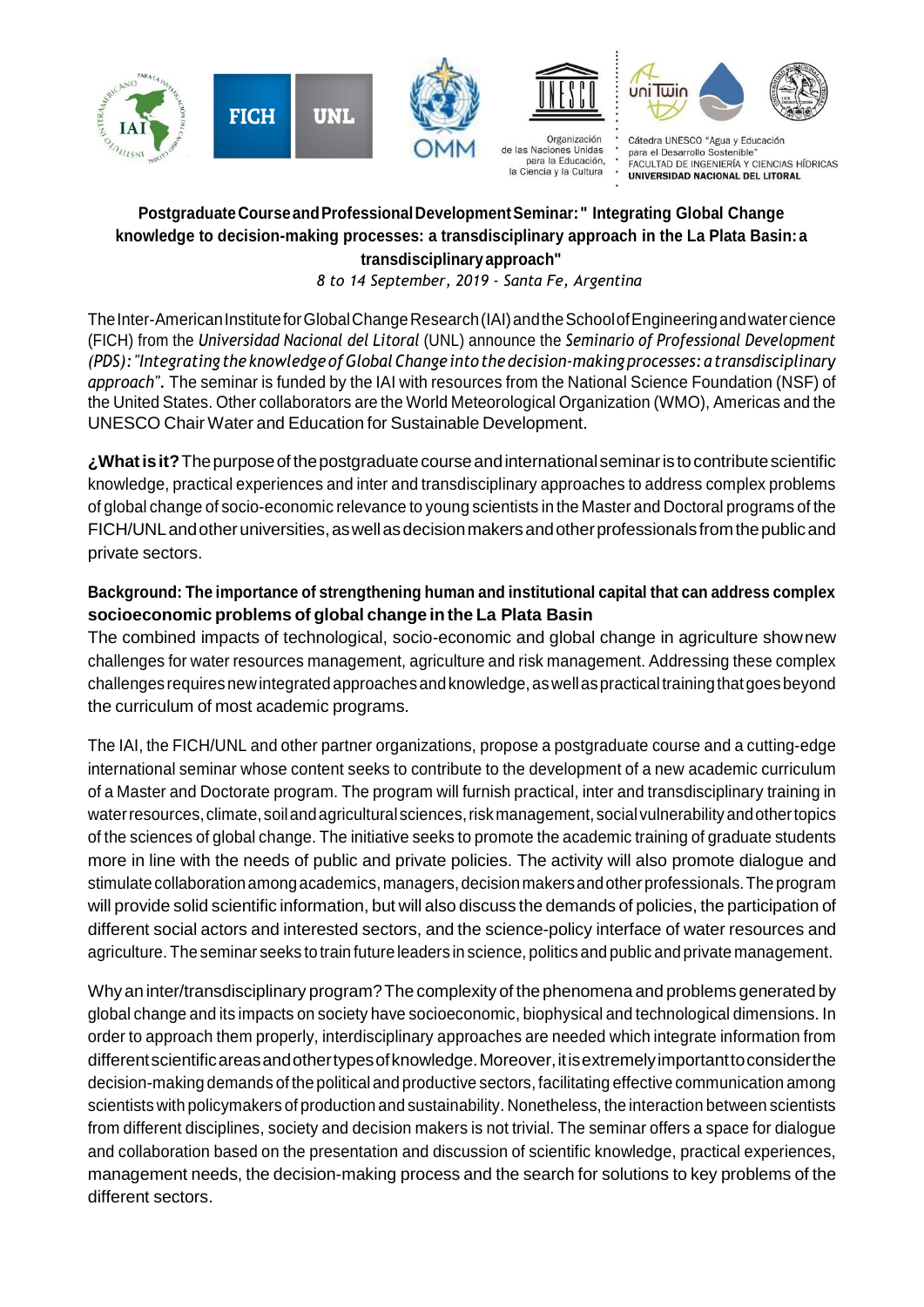## **Who is it for? Profile of the participants**

Up to 40 participants will be selected from:

- 1. university institutions (postgraduate students, young teachers and researchers) and from the scientific-technological sector;
- 2. state agencies at different levels (regional, national, provincial and municipal);
- 3. organizations and companies in theproductive sector(associations, cooperatives, etc.);
- 4. civil society (non-governmentalorganizations);
- 5. of the independent professional field.

The call is open to all professionals from the 19 countries of the IAI; however, fortheregional issues, preference will be for participants from the countries of the *Cuenca del Plata.*

## **General objective**

Contribute to the comprehensive training of young scientists and professionals in the knowledge of relevant aspects of Global Change<sup>1</sup> associated with the management of water resources, agriculture and risk management, as a contribution to making informed decisions that enable sustainable environmental management in the *Cuenca del Plata*.

## **Specific objectives:**

1) Provide knowledge bases from different scientific disciplinary perspectives towards an integrated approach toGlobal Change along with othertypes of knowledge and practical experiences.

2) Develop skills and methodological tools for research work and support the making of policies in transdisciplinary teams<sup>2</sup>.

3) Create spaces for reflection that promote an improvement in the dialogue between science and politics for decision making.

### **Programme and methodology:**

The 60-hour hourly load course combines theoretical, methodological and practical aspects of global change sciences, in particular: climate change and variability, agricultural sciences, aquatic resources, environmental science, etc. The presenters propose exercises and working groups that will explore: a) theoretical aspects: climatic variability; climate change; the climate, impact relationship; vulnerability and risk; the communication of climate risk to society; prevention and adaptation to the effects of climate change and variability; b) methodological aspects: data sources and use of climate information; analysis tools (for instance: GIS, introduction to modeling); use of climate information in decision making: study cases; c) practical aspects: applications of information and learned methodologies; and work in small groups to prepare brief essays or projects based on recommended literature and group discussions.

Theessaysandprojectswillserveasacourseevaluationexaminordertoreceive academic creditsformaster and doctoral programs. The topics to be addressed will include:

1. Common global and regional challenges

2. The climate system

- 2.1 The Climatic System as part of the Earth System: oceans-atmosphere, soil-atmosphere interaction
- 2.2 The role of the oceans as sources of climate variability
- 2.3 Variability and climatechange
- 2.4 Vulnerability and risk: adaptation and mitigation measures

2.5 Global climate observation system and databases

<sup>1.1</sup> Introduction of the 2030 global agenda, Paris agreement, Sustainable Development Goals, etc.

 $1$ Globalchange arethelong-term chemical, biological and physical processes and cycles of the terrestrial system that suffer continuousalterations,bothofnaturaloriginandinducedbyman(agreementforthecreationoftheInter-AmericanInstitutefor the investigation of global change - IAI).

<sup>2</sup>Transdisciplinarity is a reflective research process that addresses social problems through interdisciplinary cooperation and cooperation between researchers and non-scientific actors; Its objective is to enable mutual learning processes between science and society; Integration is the main cognitive challenge of the research process.